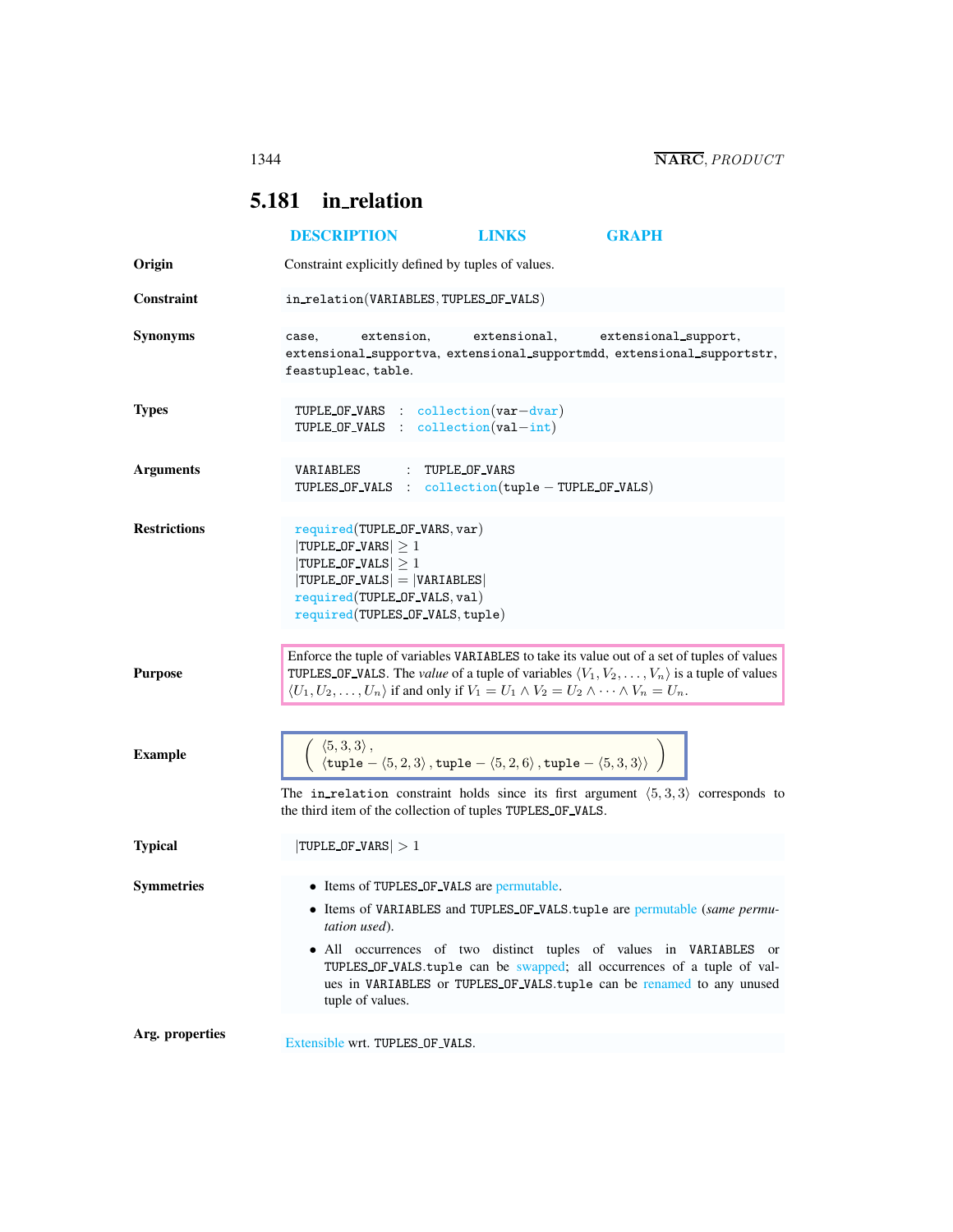<span id="page-1-0"></span>

|                 | 20030820<br>1345                                                                                                                                                                                                                                                                                                                                                                                            |  |  |  |
|-----------------|-------------------------------------------------------------------------------------------------------------------------------------------------------------------------------------------------------------------------------------------------------------------------------------------------------------------------------------------------------------------------------------------------------------|--|--|--|
| <b>Usage</b>    | Quite often some constraints cannot be easily expressed, neither by a formula, nor by a<br>regular pattern. In this case one has to define the constraint by specifying in extension the<br>combinations of allowed values.                                                                                                                                                                                 |  |  |  |
| <b>Remark</b>   | The in_relation constraint is called extensional_support in $JacOP$ (http://www.<br>jacop.eu/). Within SICStus Prolog the constraint can be applied to more than a single<br>tuple of variables and is called $table$ . Within $[83]$ this constraint is called extension.                                                                                                                                  |  |  |  |
|                 | The in relation constraint is called table in <b>MiniZinc</b> (http://www.minizinc.<br>$\text{org}/$ ).                                                                                                                                                                                                                                                                                                     |  |  |  |
| <b>Systems</b>  | feasPairAC in Choco, infeasPairAC<br>in Choco, relation PairAC<br>in Choco.<br>in Choco, infeasTupleAC<br>feasTuple AC<br>in Choco, relationTupleAC<br>in Choco, extensional in Gecode, extensional support VA<br>in <b>JaCoP</b> ,<br>$extensionalsupportMDD$ in <b>JaCoP</b> , extensional support STR<br>in <b>JaCoP</b> ,<br>table in MiniZinc, case in SICStus, relation in SICStus, table in SICStus. |  |  |  |
| <b>Used in</b>  | cond_lex_cost,<br>cond_lex_greater,<br>cond_lex_greatereq,<br>cond_lex_less,<br>cond_lex_lesseq.                                                                                                                                                                                                                                                                                                            |  |  |  |
| See also        | common keyword: element (data constraint).<br>cost variant: cond_lex_cost (COST parameter added).                                                                                                                                                                                                                                                                                                           |  |  |  |
|                 | used in graph description: vec_eq_tuple.                                                                                                                                                                                                                                                                                                                                                                    |  |  |  |
| <b>Keywords</b> | characteristic of a constraint: tuple, derived collection.                                                                                                                                                                                                                                                                                                                                                  |  |  |  |
|                 | <b>combinatorial object:</b> relation.                                                                                                                                                                                                                                                                                                                                                                      |  |  |  |
|                 | <b>constraint type:</b> data constraint, extension.                                                                                                                                                                                                                                                                                                                                                         |  |  |  |
|                 | <b>filtering:</b> arc-consistency.                                                                                                                                                                                                                                                                                                                                                                          |  |  |  |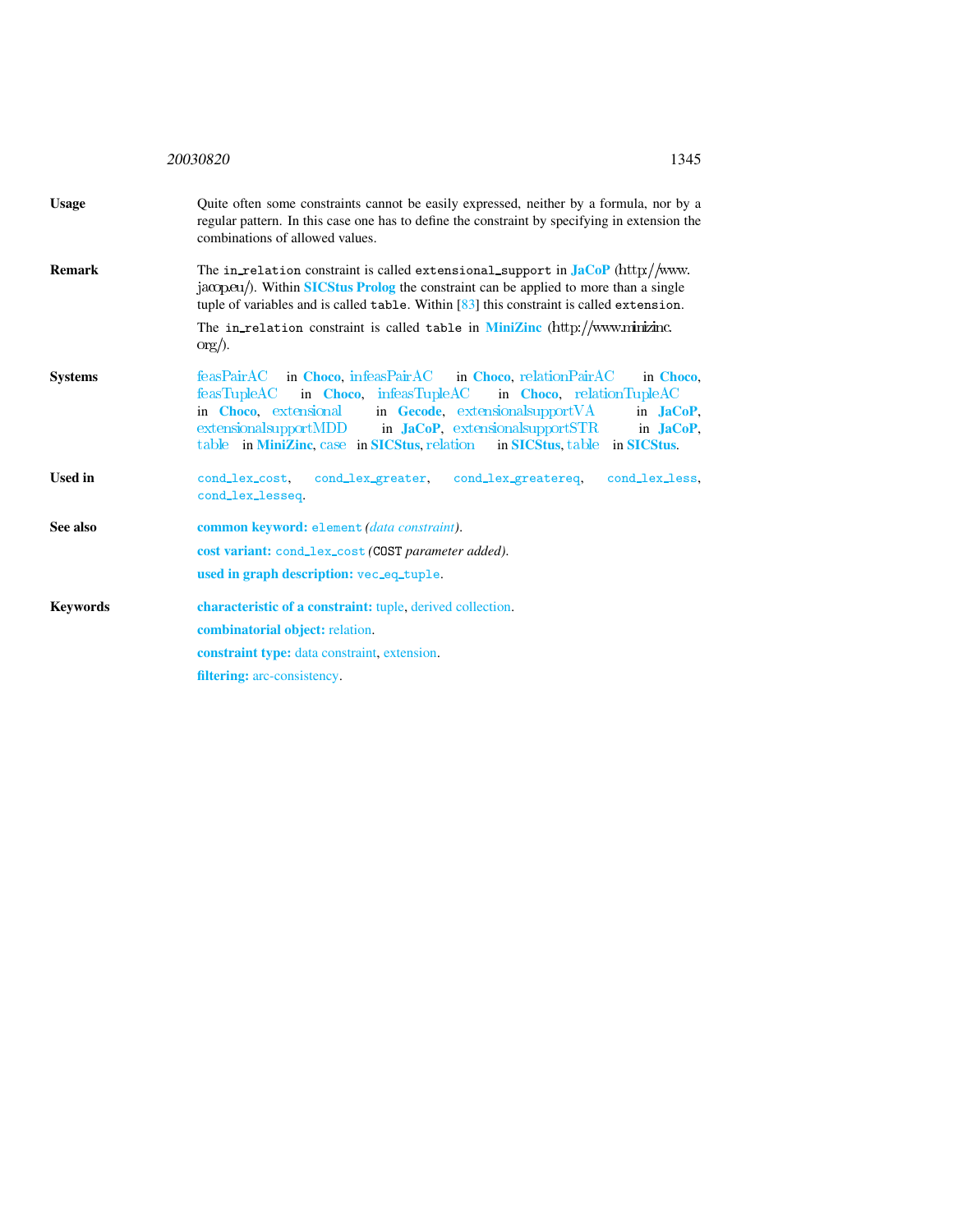| <b>Derived Collection</b> | TUPLES_OF_VARS-collection(vec - TUPLE_OF_VARS),<br>[item(vec - VARIABLES)]<br>col |  |
|---------------------------|-----------------------------------------------------------------------------------|--|
| Arc input(s)              | TUPLES OF VARS TUPLES OF VALS                                                     |  |
| Arc generator             | $PRODUCT \rightarrow collection(tuples_of_vars, tuples_of_vals)$                  |  |
| Arc arity                 | 2                                                                                 |  |
| $Arc$ constraint(s)       | vec_eq_tuple(tuples_of_vars.vec,tuples_of_vals.tuple)                             |  |
| Graph property(ies)       | $NARC \geq 1$                                                                     |  |
|                           |                                                                                   |  |

Graph model Parts (A) and (B) of Figure [5.406](#page-2-1) respectively show the initial and final graph associated with the Example slot. Since we use the NARC graph property, the unique arc of the final graph is stressed in bold.



<span id="page-2-1"></span>Figure 5.406: Initial and final graph of the in\_relation constraint

<span id="page-2-0"></span>